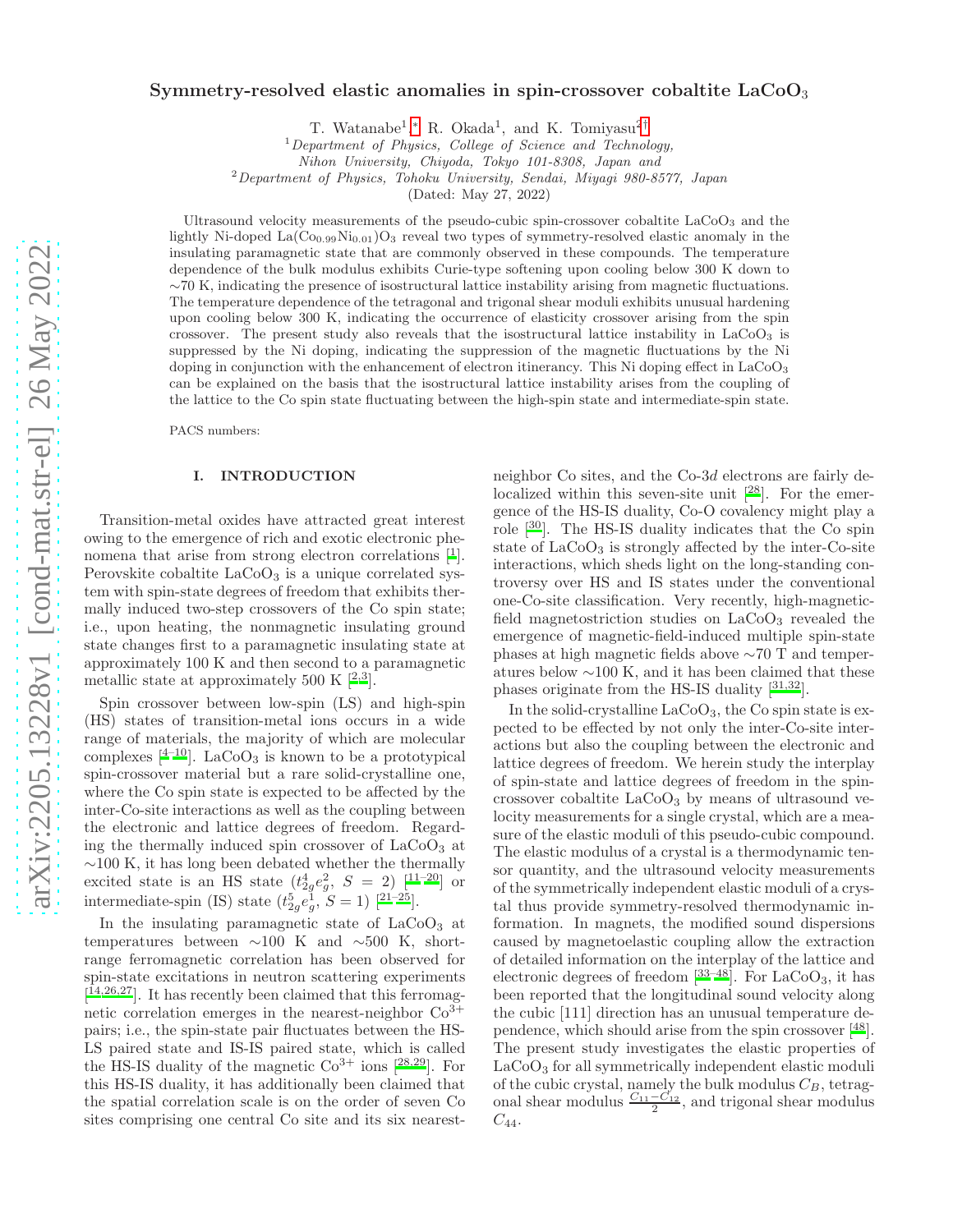In the present study, we measure ultrasound velocities for single crystals of not only  $LaCoO<sub>3</sub>$  but also lightly Ni-doped  $La(Co_{0.99}Ni_{0.01})O_3$ . For the Ni-doped  $LaCoO_3$ of La $(\text{Co}_{1-x}\text{Ni}_x)\text{O}_3$ , it is known that the electrical resistivity rapidly decreases with an increasing Ni concentration x only below a few percent, which is considered to enable the insulator-to-metal transition at  $x \sim 0.4$  [<sup>[49](#page-6-2)</sup>].  $LaCoO<sub>3</sub>$  and  $La(Co<sub>0.99</sub>Ni<sub>0.01</sub>)O<sub>3</sub>$  are both semiconductors, but the electrical resistivity of  $La(Co_{0.99}Ni_{0.01})O_3$ is much lower than that of  $LaCoO<sub>3</sub>$ , indicating that the Ni-doping sensitively enhances the electron itinerancy [<sup>[50](#page-6-3)</sup>]. By comparing the elastic properties of LaCoO<sub>3</sub> and  $La(Co_{0.99}Ni_{0.01})O_3$ , we examine how the controversial Co spin state of the insulating paramagnetic  $LaCoO<sub>3</sub>$  and its coupling to the lattice are affected by the enhancement of electron itinerancy.

#### II. EXPERIMENTAL

Single crystals of  $LaCoO<sub>3</sub>$  and  $La(Co<sub>0.99</sub>Ni<sub>0.01</sub>)O<sub>3</sub>$  were prepared using the floating-zone method [[50](#page-6-3)]. The ultrasound velocities were measured adopting the phasecomparison technique with longitudinal and transverse sound waves at a frequency of 30 MHz. The ultrasound waves were generated and detected by  $LiNbO<sub>3</sub>$  transducers glued to parallel mirror surfaces of the crystal. Measurements were made to determine the symmetrically independent elastic moduli of the pseudo-cubic crystal, specifically the compression modulus  $C_{11}$ , tetragonal shear modulus  $\frac{C_{11}-C_{12}}{2} \equiv C_t$ , and trigonal shear modulus  $C_{44}$ . From  $C_{11}$  and  $C_t$  data, we also obtained the bulk modulus  $C_B = \frac{C_{11} + 2C_{12}}{3} = C_{11} - \frac{4}{3}C_t$ . For the pseudo-cubic crystal,  $C_{11}$ ,  $C_t$ , and  $C_{44}$  were respectively measured using longitudinal ultrasound with propagation  $\bf{k}$ ||[100] and polarization **u**||[100], transverse ultrasound with  $\bf{k}$ ||[110] and  $\bf{u}$ ||[110], and transverse ultrasound with  $k\|110\|$  and **u** $\|001\|$ . The sound velocities of LaCoO<sub>3</sub>  $(La(Co_{0.99}Ni_{0.01})O_3)$  measured at 300 K are ∼3970 m/s (∼5120 m/s) for  $C_{11}$ , ∼2760 m/s (∼3060 m/s) for  $C_t$ , and  $\sim$ 2680 m/s ( $\sim$ 3370 m/s) for  $C_{44}$ .

# III. RESULTS AND DISCUSSION

Figures  $1(a)-1(c)$  respectively present the temperature  $(T)$  dependence of the elastic moduli  $C_B(T)$ ,  $C_t(T)$ , and  $C_{44}(T)$  for LaCoO<sub>3</sub>. Here,  $C_B(T) = C_{11}(T) - \frac{4}{3}C_t(T)$  is obtained from  $C_{11}(T)$  [the inset in Fig. 1(a)] and  $C_t(T)$ [Fig. 1(b)]. Among the elastic moduli shown in Figs.  $1(a)-1(c)$ , the bulk modulus  $C_B(T)$  [Fig. 1(a)] exhibits huge Curie-type ( $\sim -1/T$ -type) softening upon cooling from 300 K to ~70 K with the magnitude of  $\Delta C_B/C_B$ being  $~50~\%$ , which differs from the T dependence of the elastic modulus usually observed for solids, namely monotonic hardening with decreasing  $T$  [the inset in Fig. 1(b)] [<sup>[51](#page-6-4)</sup>]. In  $C_B(T)$  [Fig. 1(a)], the Curie-type softening turns to hardening upon cooling from  $\sim$ 70 K to  $\sim$ 50 K, and the elasticity rapidly recovers upon cooling below  $\sim$ 50 K.

In the case of magnets, the Curie-type softening of the elastic modulus emerges as a precursor lattice instability to a structural transition, which is driven by the coupling of the lattice to the magnetic fluctuations  $[33,36-38,41,43-47]$  $[33,36-38,41,43-47]$  $[33,36-38,41,43-47]$  $[33,36-38,41,43-47]$  $[33,36-38,41,43-47]$  $[33,36-38,41,43-47]$  $[33,36-38,41,43-47]$ . For LaCoO<sub>3</sub>, although there is no structural transition across the spin crossover  $[52]$  $[52]$  $[52]$ , the Curietype softening of  $C_B(T)$  [Fig. 1(a)] indicates the presence of isostructural lattice instability in the insulating paramagnetic state, which should arise from magnetic fluctuations. This symmetry-conserving isotropic lattice instability is compatible with the preservation of crystal symmetry across the spin crossover, which was micro-scopically observed in a NMR study [<sup>[20](#page-5-8)</sup>]. For  $C_B(T)$  of  $LaCoO<sub>3</sub>$  [Fig. 1(a)], the rapid recovery of the elasticity upon cooling below  $\sim$  50 K should arise from the evolution of the LS population, where the magnetic fluctuations are simultaneously quenched.

We note here that, for  $LaCoO<sub>3</sub>$ , inelastic neutron scattering studies have indicated quasielastic magnetic scattering in the insulating paramagnetic state above ∼100 K and this gapless mode has been characterized as ferromagnetic fluctuations  $[14,26-28]$  $[14,26-28]$  $[14,26-28]$  $[14,26-28]$ . Thus, the Curie-type softening of  $C_B(T)$  for LaCoO<sub>3</sub> should arise from the coupling between the ferromagnetic fluctuations and acoustic phonons. According to inelastic neutron scattering studies on  $LaCoO<sub>3</sub>$ , the quasielastic magnetic scattering is suppressed in the insulating paramagnetic state below ∼100 K with the appearance of a 0.6-meV-gapped mode, and both the gapless and 0.6-meV-gapped modes disappear in the nonmagnetic state below  $\sim$ 30 K [<sup>[14](#page-5-11)[,15](#page-5-19)[,28](#page-5-14)</sup>], which is compatible with the cessation of Curie-type softening of  $C_B(T)$  for LaCoO<sub>3</sub> below ~ 70 K [Fig. 1(a)].

In contrast to  $C_B(T)$  (Fig. 1(a)), the tetragonal  $C_t(T)$ [Fig. 1(b)] and the trigonal  $C_{44}(T)$  [Fig. 1(c)] exhibit hardening upon cooling below 300 K. However, these hardenings of  $C_t(T)$  and  $C_{44}(T)$  are of a different type from usual hardening  $[51]$ . In usual solids, the elastic modulus hardens linearly with decreasing  $T$  at high temperatures, and hardens as  $\sim T^4$  at sufficiently low temperatures, which is hardening with convex  $T$  dependence [inset in Fig. 1(b)] [[51](#page-6-4)].  $C_t(T)$  [Fig. 1(b)] and  $C_{44}(T)$ [Fig.  $1(c)$ ] of LaCoO<sub>3</sub> behave differently from usual hardening [inset in Fig. 1(b)] in that although  $C_t(T)$   $(C_{44}(T))$ exhibits T-linear hardening upon cooling from 300 K to  $\sim$ 220 K ( $\sim$ 160 K) [dashed lines in Figs. 1(b) and 1(c)], the  $T$  dependence starts to deviate upward from  $T$ -linear hardening below ∼220 K (∼160 K), exhibits hardening with unusual concave T dependence from  $\sim$ 220 K ( $\sim$ 160 K) to  $\sim$ 30 K, and saturates below  $\sim$ 30 K [dotted lines in Figs.  $1(b)$  and  $1(c)$ .

For the spin-crossover cobaltite  $LaCoO<sub>3</sub>$ , the phonon dispersion in the magnetic spin state and that in the nonmagnetic spin state should differ owing to their different electronic occupations of the Co-3d orbitals, and the initial slope of the acoustic phonon branch corresponding to the elastic constant should differ between the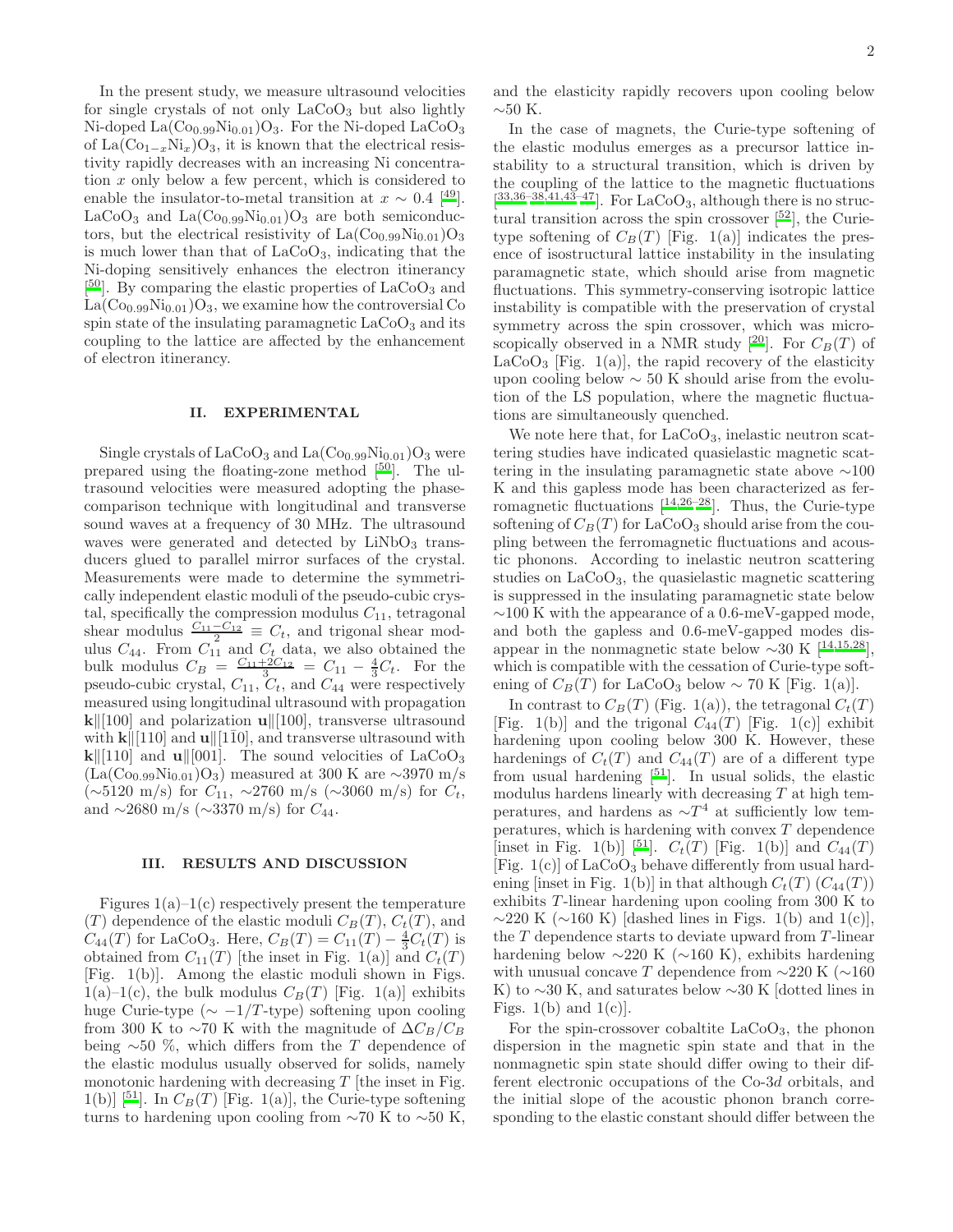

FIG. 1: (Color online) Elastic moduli of  $LaCoO<sub>3</sub>$  as functions of T: (a)  $C_B(T)$ , (b)  $C_t(T)$ , and (c)  $C_{44}(T)$ . The inset in (a) depicts  $C_{11}(T)$  of LaCoO<sub>3</sub>. The inset in (b) is a schematic of the T dependence of the elastic modulus usually observed for solids, namely monotonic hardening with decreasing  $T$  [\[](#page-6-4)<sup>51</sup>]. The dashed lines in  $(b)$  and  $(c)$  represent T-linear fits of the experimental data in the  $T$  range of 250–300 K, which are extrapolated to  $T = 0$  K. The dotted lines in (b) and (c) are guides to the eye, respectively indicating saturations of  $C_t(T)$ and  $C_{44}(T)$  below ~30 K. The double arrow at the right side of (a) indicates the magnitude of the Curie-type softening of  $C_B(T)$ . The double arrows on the right sides of (b) and (c) respectively indicate the magnitudes of the hardening with concave T dependence of  $C_t(T)$  and  $C_{44}(T)$ .

magnetic spin state and nonmagnetic spin state. Thus, the occurrence of the spin crossover should give rise to an elasticity crossover between the magnetic spin state and nonmagnetic spin state. The unusual hardening with concave T dependence in  $C_t(T)$  [Fig. 1(b)] and  $C_{44}(T)$  [Fig. 1(c)] is most probably caused by the elasticity crossover arising from the spin crossover. Figure  $2(a)$  is a schematic of the elasticity crossover in  $C_t(T)$ and  $C_{44}(T)$  of LaCoO<sub>3</sub>, illustrating that upon cooling, a crossover from the magnetic-spin-state-dominant elasticity to the nonmagnetic-spin-state-dominant elasticity should occur. This elasticity crossover indicates that, for  $C_t(T)$  and  $C_{44}(T)$  of LaCoO<sub>3</sub>, the magnetic-spin-statedominant elasticity is softer than the nonmagnetic-spin-



FIG. 2: (Color online) Schematics of (a) elasticity crossover between magnetic and nonmagnetic spin states in  $C_t(T)$ and  $C_{44}(T)$  of LaCoO<sub>3</sub> and (b) acoustic phonon branches in magnetic and nonmagnetic spin states of  $LaCoO<sub>3</sub>$ . The dotted curves in (a) schematically show the T dependence of magnetic-spin-state-dominant and nonmagnetic-spin-statedominant elasticities.

state-dominant elasticity [dotted curves in Fig. 2(a)], which reflects that the initial slope of the acoustic phonon branch in the magnetic spin state is lower than that in the nonmagnetic spin state, as illustrated in Fig. 2(b).

For  $C_t(T)$  and  $C_{44}(T)$  of LaCoO<sub>3</sub>, the magnitude of the unusual hardening with concave  $T$  dependence is larger in the tetragonal  $C_t(T)$  with  $E_g$  symmetry ( $\Delta C_t/C_t \sim$ 25 %) [Fig. 1(b)] than in the trigonal  $C_{44}(T)$  with  $T_{2g}$ symmetry  $(\Delta C_{44}/C_{44} \sim 7\%)$  [Fig. 1(c)]. This suggests that the occupation of the Co-3d  $e<sub>g</sub>$  orbitals actively affects the elasticity, where the elasticity in the magnetic spin state becomes softer than that in the nonmagnetic spin state [dotted curves in Fig.  $2(a)$ ]. By the occupation of the extended  $e_g$  orbitals, the ionic volume in the magnetic spin state becomes larger than that in the nonmagnetic spin state  $[3]$ . This should make the elasticity in the magnetic spin state softer than that in the nonmagnetic spin state.

The experimental observations presented in Figs.  $1(a)-1(c)$  reveal that the elastic moduli of the pseudocubic LaCoO<sup>3</sup> exhibit two types of elastic-modedependent unusual  $T$  dependence upon cooling in the insulating paramagnetic state, namely Curie-type softening in  $C_B(T)$  and hardening with concave T dependence in  $C_t(T)$  and  $C_{44}(T)$ . In the present study, these unusual  $T$  dependences were also observed in the lightly Ni-doped LaCoO<sub>3</sub> of La $(\text{Co}_{0.99}\text{Ni}_{0.01})\text{O}_3$ . The relative shifts of  $C_t(T)$ ,  $C_{44}(T)$ , and  $C_B(T)$  of LaCoO<sub>3</sub> and  $La(Co_{0.99}Ni_{0.01})O_3$  are compared in Figs. 3(a), 3(b), and  $4(a)$ , respectively. As seen in Figs.  $3(a)$  and  $3(b)$ ,  $C_t(T)$  and  $C_{44}(T)$  of La(Co<sub>0.99</sub>Ni<sub>0.01</sub>)O<sub>3</sub> exhibit hardening with concave  $T$  dependence, which is almost identical to the case for LaCoO<sub>3</sub>. In  $C_B(T)$  of La(Co<sub>0.99</sub>Ni<sub>0.01</sub>)O<sub>3</sub> shown in Fig. 4(a), Curie-type softening is observed as in LaCoO<sub>3</sub>. However, as seen in Fig.  $4(a)$ , the magnitude of the Curie-type softening in  $C_B(T)$  of La(Co<sub>0.99</sub>Ni<sub>0.01</sub>)O<sub>3</sub>  $(\Delta C_B/C_B \sim 25 \%)$  is suppressed relative to that of LaCoO<sub>3</sub> ( $\Delta C_B/C_B \sim 50\%$ ).

We note here that, although  $LaCoO<sub>3</sub>$  and  $La(Co_{0.99}Ni_{0.01})O_3$  are both semiconductors, the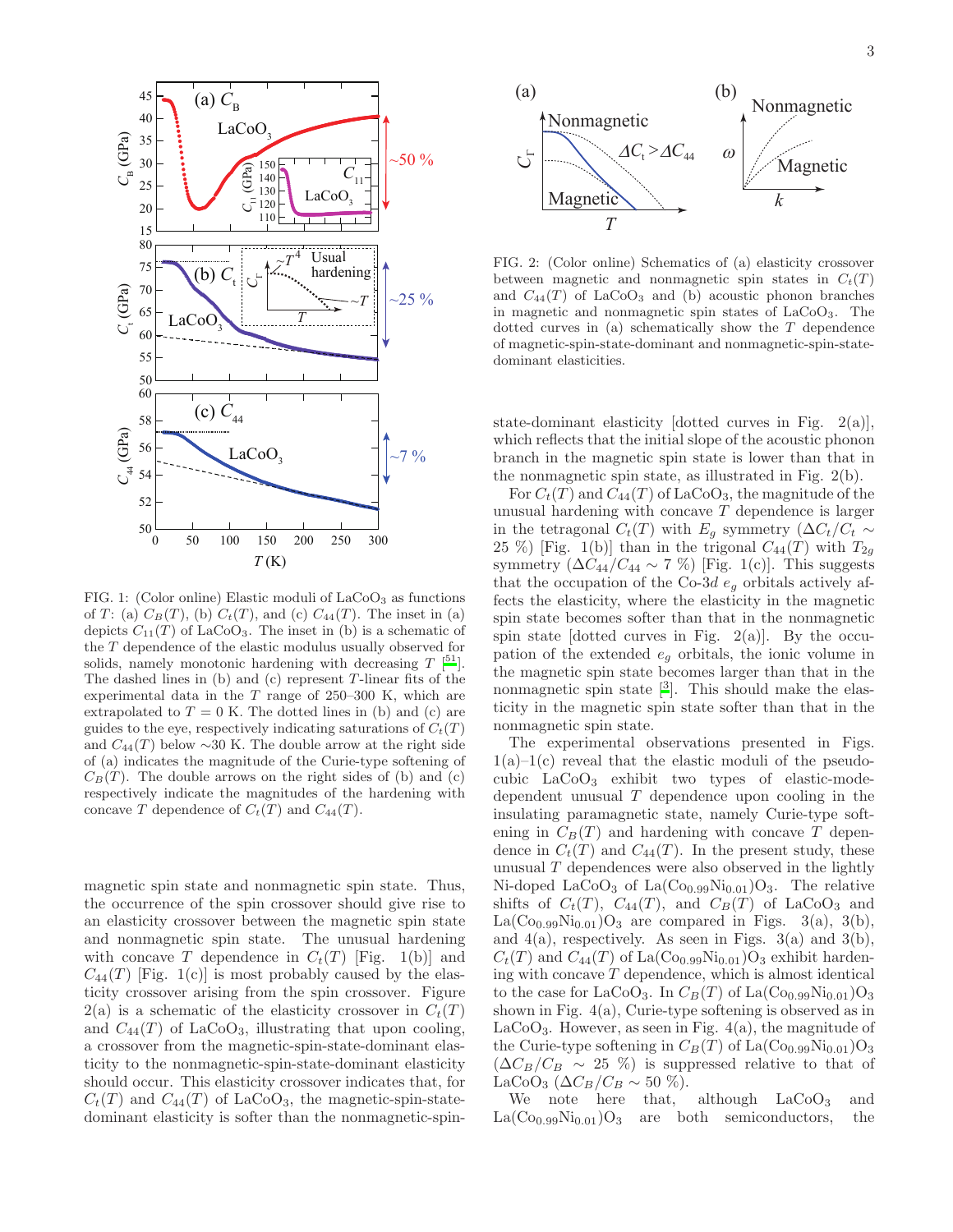

FIG. 3: (Color online) Relative shifts of (a)  $C_t(T)$  and (b)  $C_{44}(T)$  of LaCoO<sub>3</sub> and La(Co<sub>0.99</sub>Ni<sub>0.01</sub>)O<sub>3</sub>. The experimental data of  $LaCoO<sub>3</sub>$  and the dashed and dotted lines in (a) and (b) are identical to those in Figs. 1(b) and 1(c), respectively.

electrical resistivity of  $La(Co_{0.99}Ni_{0.01})O_3$  is much lower than that of LaCoO3, indicating that the Ni-doping sensitively enhances the electron itinerancy in  $LaCoO<sub>3</sub>$  $\lbrack^{50} \rbrack.$ Thus, the experimental observations shown in Figs.  $3(a)$ ,  $3(b)$ , and  $4(a)$  indicate that, while the hardening with concave T dependence of  $C_t(T)$  [Fig.  $3(a)$ ] and  $C_{44}(T)$  [Fig. 3(b)] is hardly affected by the enhancement of electron itinerancy, the Curie-type softening of  $C_B(T)$  [Fig. 4(a)] is sensitively suppressed with the enhancement of electron itinerancy.

As already mentioned in conjunction with Fig. 2, the hardening with concave T dependence in  $C_t(T)$  [Fig.  $3(a)$ ] and  $C_{44}(T)$  [Fig. 3(b)] should arise from the elasticity crossover that is driven by the spin crossover. Thus, the results shown in Figs.  $3(a)$  and  $3(b)$  indicate that the elasticity crossover occurs in  $LaCoO<sub>3</sub>$  and  $La(Co_{0.99}Ni_{0.01})O_3$  identically, regardless of their different electron itinerancy. We note here that, for the Nidoped LaCoO<sub>3</sub> of La $\text{Co}_{1-x}\text{Ni}_x$ )O<sub>3</sub>, the electrical resistivity rapidly decreases with an increasing Ni concentration  $x$  only below a few percent, which is considered to enable the insulator-to-metal transition at  $x \sim 0.4$ [ [49](#page-6-2)]. Thus, the effect of the enhanced electron itinerancy on the elasticity crossover is expected to emerge in  $La(Co_{1-x}Ni_x)O_3$  with a Ni concentration x increasing above  $x = 0.01$  (La(Co<sub>0.99</sub>Ni<sub>0.01</sub>)O<sub>3</sub>).

In contrast to the elasticity crossover observed in  $C_t(T)$  (Fig. 3(a)) and  $C_{44}(T)$  (Fig. 3(b)), the Curietype softening of  $C_B(T)$  is sensitively suppressed in  $La(Co_{0.99}Ni_{0.01})O_3$  relative to  $LaCoO_3$  [Fig. 4(a)], which should relate to the enhancement of electron itinerancy. As mentioned in the second and third paragraphs of this section, the Curie-type softening of  $C_B(T)$  for LaCoO<sub>3</sub>

indicates the presence of isostructural lattice instability in the insulating paramagnetic state, which should arise from the ferromagnetic fluctuations  $[14,15,28]$  $[14,15,28]$  $[14,15,28]$  $[14,15,28]$  $[14,15,28]$ . Thus, the results shown in Fig. 4(a) indicate that the ferromagnetic fluctuations are sensitively suppressed with the enhancement of electron itinerancy. For  $LaCoO<sub>3</sub>$ , it has recently been claimed on the basis of inelastic neutron scattering and resonant inelastic X-ray scattering results that the ferromagnetic fluctuations in the insulating paramagnetic state are spin-state fluctuations emerging in the nearest-neighbor  $Co^{3+}$  pairs; i.e., the spin-state pair fluctuates between the HS-LS paired state and IS-IS paired state, which is called the HS-IS duality of the magnetic  $Co^{3+}$  ions [Fig. 4(b)] [<sup>[28](#page-5-14)[,29](#page-5-15)</sup>]. Thus, the present study suggests that the isostructural lattice instability in  $LaCoO<sub>3</sub>$ [Fig.  $1(a)$ ] is driven by the HS-IS duality that is sensitive to the bond length between the nearest-neighbor  $Co<sup>3+</sup>$ ions, and the HS-IS duality is sensitively suppressed with the enhancement of electron itinerancy [Fig.  $4(a)$ ].

For the HS-IS duality in  $LaCoO<sub>3</sub>$ , an inelastic neutron scattering study revealed that, below 300 K, the spatial correlation robustly sustains the size corresponding to the seven Co sites that comprise one central Co site and its six nearest-neighbor Co sites [inset in Fig. 4(a)], and the Co-3d electrons are spatially delocalized within this seven-site unit  $[28]$  $[28]$  $[28]$ . It is thus suggested that the isostructural lattice instability in  $LaCoO<sub>3</sub>$  [Fig. 1(a)] arises from the coupling of the lattice to the seven-Co-site clusters, within each of which the d electrons are confined but delocalized. Additionally, it is suggested for LaCoO<sup>3</sup> that the delocalized electrons confined within the seven-Co-site clusters are released from the clusters by the Ni doping, where the HS-IS duality is suppressed in conjunction with the suppression of the isostructural lattice instability [Fig.  $4(a)$ ] and the enhancement of electron itinerancy.

Taking into account the HS-IS duality, we here analyze the Curie-type softening in  $C_B(T)$  of LaCoO<sub>3</sub> and  $La(Co_{0.99}Ni_{0.01})O_3$  and further discuss this elastic anomaly. In magnets, the Curie-type softening emerges as a precursor to a structural transition, which is driven by the coupling of the lattice to the magnetic fluctuations  $[33,36-38,41-47]$  $[33,36-38,41-47]$  $[33,36-38,41-47]$  $[33,36-38,41-47]$  $[33,36-38,41-47]$  $[33,36-38,41-47]$ . A mean-field expression of the Curie-type softening in the temperature dependence of the elastic modulus  $C_{\Gamma}(T)$  is given as

$$
C_{\Gamma}(T) = C_{\Gamma}^{(0)} \frac{T - T_c}{T - \theta},
$$
\n(1)

with  $C_{\Gamma}^{(0)}$  $T_{\Gamma}^{(0)}$  the background elastic constant,  $T_c$  the secondorder critical temperature for elastic softening  $C_{\Gamma} \rightarrow 0$ , and  $\theta$  the intersite strain-sensitive magnetic interaction. Here,  $\theta$  is positive (negative) when the interaction is ferrodistortive (antiferrodistortive). In Fig. 4(a), fits of the experimental  $C_B(T)$  to Eq. (1) are depicted as solid curves, which follow the experimental data well. Values for the fitting parameters are listed in the table at the right side of Fig. 4(a).

From the fit for  $LaCoO<sub>3</sub>$  [Fig. 4(a)], it is expected that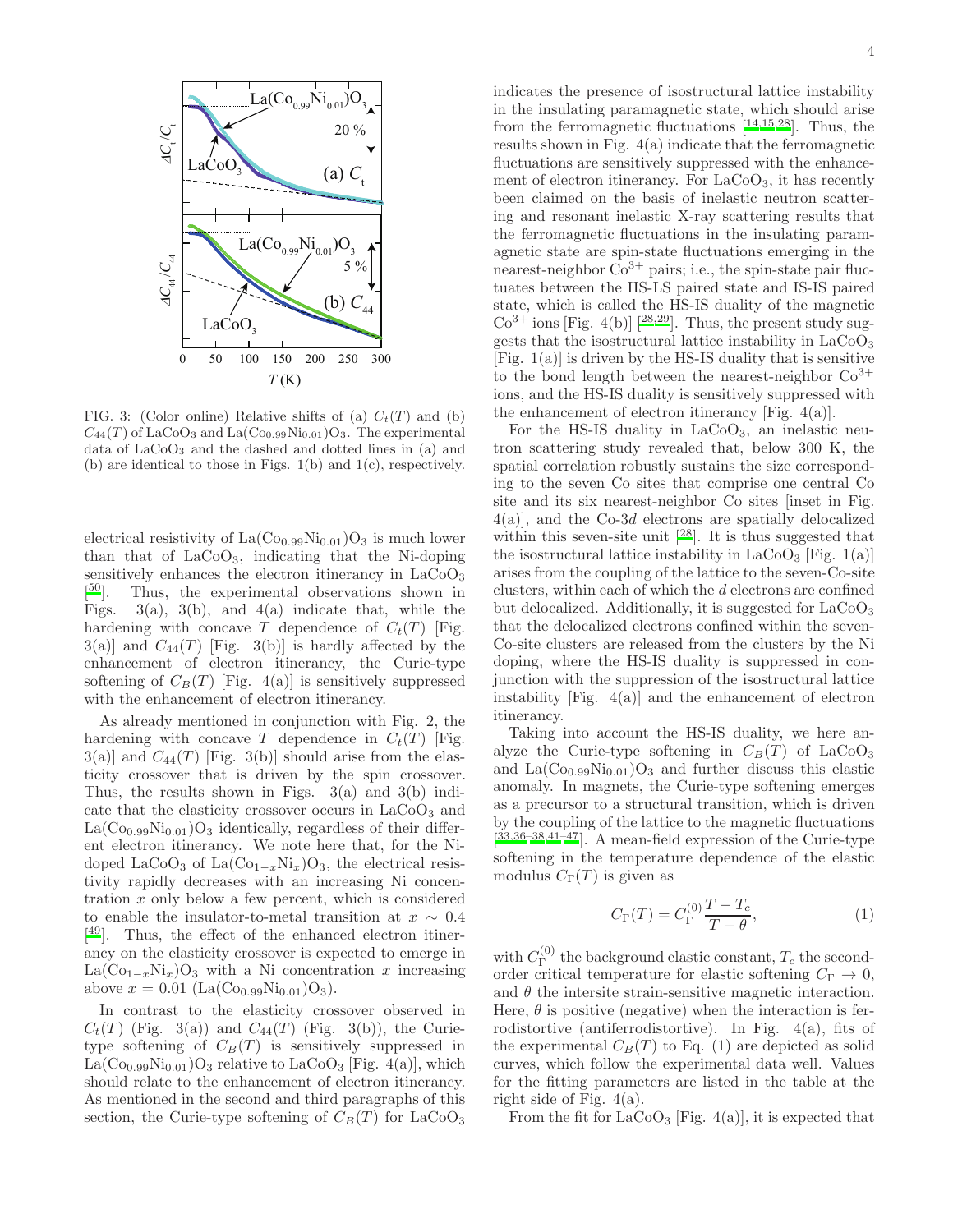

FIG. 4: (Color online) (a) The relative shifts of  $C_B(T)$  of LaCoO<sub>3</sub> and La(Co<sub>0.99</sub>Ni<sub>0.01</sub>)O<sub>3</sub>.  $C_B(T)$  of LaCoO<sub>3</sub> is identical to that in Fig. 1(a). The solid curves are fits of Eq. (1) to the experimental  $C_B(T)$ . Values of the fitting parameters are listed in the table at the right side of the figure. The inset is a schematic of the isostructural deformation of neighboring  $Co<sup>3+</sup>$  ions. (b) Schematic of the HS-IS duality of nearest-neighbor  $Co<sup>3+</sup>$  ions.

an isostructural phase transition occurs at  $T_c \sim 35$  K [table at the right side of Fig.  $4(a)$ ], with the transition being driven by the HS-IS duality. However, considering the cessation of the Curie-type softening in  $C_B(T)$  of LaCoO<sub>3</sub> below  $\sim$ 70 K [Fig. 4(a)] and that there is no observation of a phase transition in the specific heat measurements  $[52]$  $[52]$  $[52]$ , it is suggested that  $LaCoO<sub>3</sub>$  avoids the occurrence of the isostructural phase transition by entering the nonmagnetic LS state. We here note that recent high-magnetic-field magnetostriction studies of  $LaCoO<sub>3</sub>$ claimed the emergence of a spin-state-crystallized phase at high magnetic fields above ∼ 70 T and temperatures below  $\sim 30$  K, where a cubic superlattice of seven-IS-site clusters and LS ions is formed  $\left[\begin{array}{c}31,32\end{array}\right]$  $\left[\begin{array}{c}31,32\end{array}\right]$  $\left[\begin{array}{c}31,32\end{array}\right]$  $\left[\begin{array}{c}31,32\end{array}\right]$ . In Ref.  $\left[\begin{array}{c}31,32\end{array}\right]$ , this spin-state crystallization is considered to originate from the HS-IS duality, where the d electrons of the seven-ISsite cluster are confined but delocalized within the cluster. The Curie-type softening in  $C_B(T)$  of LaCoO<sub>3</sub> might correspond to a precursor to the spin-state crystallization that is avoided in a zero magnetic field by entering the nonmagnetic LS state.

From the fit for  $La(Co_{0.99}Ni_{0.01})O_3$  [Fig. 4(a)], it is expected that the isostructural transition temperature  $T_c$  of La(Co<sub>0.99</sub>Ni<sub>0.01</sub>)O<sub>3</sub> is suppressed ( $T_c \sim 0$ K) relative to LaCoO<sub>3</sub> ( $T_c \sim 35$  K), while the intersite antiferrodistortive interaction  $\theta \, < \, 0$  is enhanced in La(Co<sub>0.99</sub>Ni<sub>0.01</sub>)O<sub>3</sub> ( $\theta \sim -36$  K) relative to LaCoO<sub>3</sub>  $(\theta \sim -13 \text{ K})$  [table at the right side of Fig. 4(a)]. In the spin-crossover system,  $T_c$  in Eq. (1) should be determined by the onsite spin-state/strain coupling plus the intersite interaction  $\theta$ . Thus, the Ni doping dependence of  $T_c$  (suppression) being opposite to that of  $\theta$  (enhancement) indicates that  $T_c$  is dominantly determined by the onsite spin-state/strain coupling that is suppressed by Ni doping. Additionally, considering the formation

of the seven-Co-site spin-state clusters originating from the HS-IS duality, it is expected that the isostructural transition at  $T_c$  stabilizes the cluster-confined electronic state by contracting the clusters via the onsite spinstate/strain coupling [inset in Fig. 4(a)], but the Ni doping destabilizes this clusterized state; i.e., it suppresses  $T_c$  and enhances the intersite antiferrodistortive interaction  $\theta$  in conjunction with the enhancement of electron itinerancy. Here the antiferrodistortive intersite interaction  $\theta$  favors the alternate arrangement of contracted and expanded lattice units. Thus, in the spin-crossover cobaltite  $LaCoO<sub>3</sub>$ , because the  $Co<sup>3+</sup>$  ionic volumes are different in the HS, IS, and LS states, it is expected that the antiferrodistortive intersite interaction  $\theta$  favors the alternate arrangement of the magnetic HS/IS and nonmagnetic LS Co<sup>3+</sup> ions. For La(Co<sub>1−x</sub>Ni<sub>x</sub>)O<sub>3</sub>, previous magnetization experiments revealed that the Ni-doping induces ferromagnetic behavior [[49](#page-6-2)]. This might be relevant to the enhancement of the intersite antiferrodistortive interaction  $\theta$  with Ni doping in LaCoO<sub>3</sub>.

In  $LaCoO<sub>3</sub>$ , the application of pressure, namely the lattice contraction, is known to stabilize the nonmagnetic LS state  $[53,54]$  $[53,54]$  $[53,54]$  $[53,54]$ . Thus, the lattice expansion should conversely destabilize the nonmagnetic LS state, and the magnetic state should persist to lower temperatures. Consistently, the lattice-expanded  $LaCoO<sub>3</sub>$  of the tensilestrained thin film and the nanoparticles exhibits a ferromagnetic order, the transition temperature of which varies depending on the lattice expansion ( $T_C < \sim 90 \text{ K}$ ) [ $55-66$  $55-66$ ]. In LaCoO<sub>3</sub>, considering that  $T_C$  of the tensilestrained thin film increases with the tensile strain  $[62]$  $[62]$  $[62]$ , it is expected that the paramagnetic state with the HS-IS duality emerges as a result of the competition between the nonmagnetic LS state and ferromagnetic ordered state.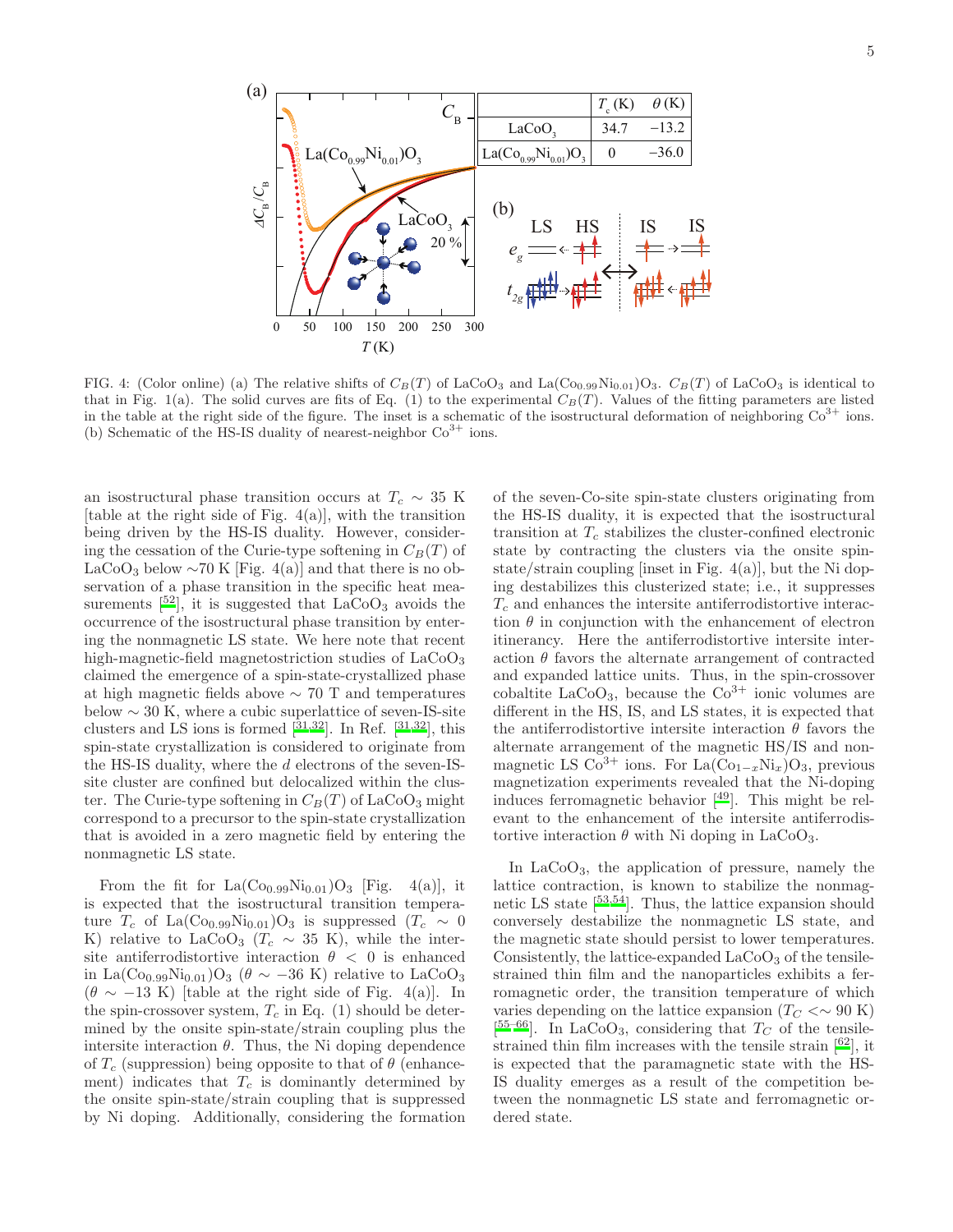# IV. SUMMARY

Ultrasound velocity measurements of  $LaCoO<sub>3</sub>$  and  $La(Co_{0.99}Ni_{0.01})O_3$  revealed two types of symmetryresolved elastic anomaly in the insulating paramagnetic state that are commonly observed in these compounds. That in the bulk modulus  $C_B(T)$  indicated the presence of an isostructural lattice instability arising from the ferromagnetic fluctuations, and the other in the tetragonal  $C_t(T)$  and trigonal  $C_{44}(T)$  indicated the occurrence of elasticity crossover arising from the spin crossover. The present study also revealed that the isostructural lattice instability in  $LaCoO<sub>3</sub>$  is sensitively suppressed by the Ni doping, indicating the suppression of the ferromagnetic fluctuations by the Ni doping in conjunction with the enhancement of electron itinerancy. This Ni doping effect can be explained on the basis that the ferromagnetic fluctuations originate from the HS-IS dual-

- <sup>∗</sup> Electronic address: watanabe.tadataka@nihon-u.ac.jp
- <span id="page-5-1"></span><span id="page-5-0"></span>† Present address: Nissan ARC Limited, Yokosuka, Kanagawa 237-0061, Japan
- <span id="page-5-2"></span><sup>1</sup> M. Imada, A. Fujimori, and Y. Tokura, Rev. Mod. Phys. 70, 1039 (1998).
- <span id="page-5-3"></span> $^2$  R. Heikes, R. Miller, and R. Mazelsky, Physica $\bf 30,\,1600$ (1964).
- <span id="page-5-4"></span><sup>3</sup> K. Asai, A. Yoneda, O. Yokokura, J. M. Tranquada, G. Shirane, and K. Kohn, J. Phys. Soc. Jpn. 67, 290 (1998).
- <span id="page-5-5"></span> $4$  P. Gütlich, Spin Crossover in Transition Metal Compounds  $I$ , in Top. Curr. Chem. Vol. 233-235, edited by P. Gütlich and H. A. Goodwin (Springer, Berlin Heidelberg, 2004).
- 5 J. Hohenberger, K. Ray, and K. Meyer, Nat. Commun. 3, 720 (2012).
- 6 S. I. Ohkoshi, K. Imoto, Y. Tsunobuchi, S. Takano, and H. Tokoro, Nat. Chem. 3, 564 (2011).
- <sup>7</sup> V. Krewald, M. Retegan, F. Neese, W. Lubitz, D. A. Pantazis, and N. Cox, Inorg. Chem. 55, 488 (2016).
- 8 S. Venkataramani, U. Jana, M. Dommaschk, F. D. Sönnichsen, F. Tuczek, and R. Herges, Science 331, 445  $(2011)$ .
- <sup>9</sup> R. Nomura, H. Ozawa, S. Tateno, K. Hirose, J. Hernlund, S. Muto, H. Ishii, and N. Hiraoka, Nature (London) 473, 199 (2011).
- <span id="page-5-6"></span><sup>10</sup> S. Ju, T.-Y. Cai, H.-S. Lu, and C.-D. Gong, J. Am. Chem. Soc. 134, 13780 (2012).
- <span id="page-5-7"></span><sup>11</sup> S. Noguchi, S. Kawamata, K. Okuda, H. Nojiri, and M. Motokawa, Phys. Rev. B 66, 094404 (2002).
- $12$  Z. Ropka and R. J. Radwanski, Phys. Rev. B 67, 172401 (2003).
- <sup>13</sup> M. W. Haverkort, Z. Hu, J. C. Cezar, T. Burnus, H. Hartmann, M. Reuther, C. Zobel, T. Lorenz, A. Tanaka, N. B. Brookes, H. H. Hsieh, H.-J. Lin, C. T. Chen, and L. H. Tjeng, Phys. Rev. Lett. 97, 176405 (2006).
- <span id="page-5-11"></span><sup>14</sup> D. Phelan, D. Louca, S. Rosenkranz, S.-H. Lee, Y. Qiu, P. J. Chupas, R. Osborn, H. Zheng, J. F. Mitchell, J. R. D. Copley, J. L. Sarrao, and Y. Moritomo, Phys. Rev. Lett. 96, 027201 (2006).
- <span id="page-5-19"></span><sup>15</sup> A. Podlesnyak, S. Streule, J. Mesot, M. Medarde, E. Pomjakushina, K. Conder, A. Tanaka, M. W. Haverkort, and

ity; i.e., the isostructural lattice instability arises from the coupling of the lattice to the seven-Co-site clusters within each of which the d electrons are confined but delocalized, and the Ni doping releases the cluster-confined electrons, leading to the suppression of the HS-IS duality in conjunction with the suppression of the isostructural lattice instability. The present study suggested that the spin-lattice coupling plays an important role in the emergence of the HS-IS duality in the spin-crossover cobaltite  $LaCoO<sub>3</sub>$ .

### V. ACKNOWLEDGMENTS

This work was partly supported by a Grant-in-Aid for Scientific Research (C) (Grant No. 21K03476) from MEXT of Japan.

- D. I. Khomskii, Phys. Rev. Lett. 97, 247208 (2006).
- $^{16}$  K. Knížek, Z. Jirák, J. Hejtmánek, P. Novák, and W. Ku, Phys. Rev. B 79, 014430 (2009).
- <sup>17</sup> S. Asai, N. Furuta, R. Okazaki, Y. Yasui, and I. Terasaki, Phys. Rev. B 86, 014421 (2012).
- <sup>18</sup> S. Mukhopadhyay, M. W. Finnis, and N. M. Harrison, Phys. Rev. B 87, 125132 (2013).
- <sup>19</sup> K. Tomiyasu, J. Okamoto, H. Y. Huang, Z. Y. Chen, E. P. Sinaga, W. B. Wu, Y. Y. Chu, A. Singh, R.-P. Wang, F. M. F. de Groot, A. Chainani, S. Ishihara. C. T. Chen, and D. J. Huang, Phys. Rev. Lett. 119, 196402 (2017).
- <span id="page-5-8"></span><sup>20</sup> Y. Shimizu, T. Takahashi, S. Yamada, A. Shimokata, T. Jin-no, and M. Itoh, Phys. Rev. Lett. 119, 267203 (2017).
- <span id="page-5-9"></span><sup>21</sup> M. A. Korotin, S. Y. Ezhov, I. V. Solovyev, V. I. Anisimov, D. I. Khomskii, and G. A. Sawatzky, Phys. Rev. B 54, 5309 (1996).
- <sup>22</sup> T. Mizokawa and A. Fujimori, Phys. Rev. B 54, 5368 (1996).
- <sup>23</sup> T. Saitoh, T. Mizokawa, A. Fujimori, M. Abbate, Y. Takeda, and M. Takano, Phys. Rev. B 55, 4257 (1997).
- <sup>24</sup> S. Yamaguchi, Y. Okimoto, and Y. Tokura, Phys. Rev. B 55, R8666 (1997).
- <span id="page-5-10"></span> $25$  A. Ishikawa, J. Nohara, and S. Sugai, Phys. Rev. Lett. 93, 136401 (2004).
- <span id="page-5-12"></span><sup>26</sup> K. Asai, P. Gehring, H. Chou, and G. Shirane, Phys. Rev. B 40, 10982 (1989).
- <span id="page-5-13"></span><sup>27</sup> K. Asai, O. Yokokura, N. Nishimori, H. Chou, J. M. Tranquada, G. Shirane, S. Higuchi, Y. Okajima, and K. Kohn, Phys. Rev. B 50, 3025 (1994).
- <span id="page-5-14"></span><sup>28</sup> K. Tomiyasu, T. Nomura, Y. Kobayashi, S. Ishihara, S. Ohira-Kawamura, and M. Kofu, arXiv: 1808.05888.
- <span id="page-5-15"></span><sup>29</sup> A. Hariki, R.-P. Wang, A. Sotnikov, K. Tomiyasu, D. Betto, N. B. Brookes, Y. Uemura, M. Ghiasi, F. M. F. de Groot, and J. Kuneš, Phys. Rev. B 101, 245162 (2020).
- <span id="page-5-16"></span> $30$  H. Park, R. Nanguneri, and A. T. Ngo, Phys. Rev. B  $101$ , 195125 (2020).
- <span id="page-5-17"></span><sup>31</sup> A. Ikeda, Y. H. Matsuda, and K. Sato, Phys. Rev. Lett. 125, 177202 (2020).
- <span id="page-5-18"></span><sup>32</sup> A. Ikeda, Y. H. Matsuda, K. Sato, Y. Ishii, H. Sawabe, D. Nakamura, S. Takeyama, and J. Nasu, arXiv: 2201.02704.